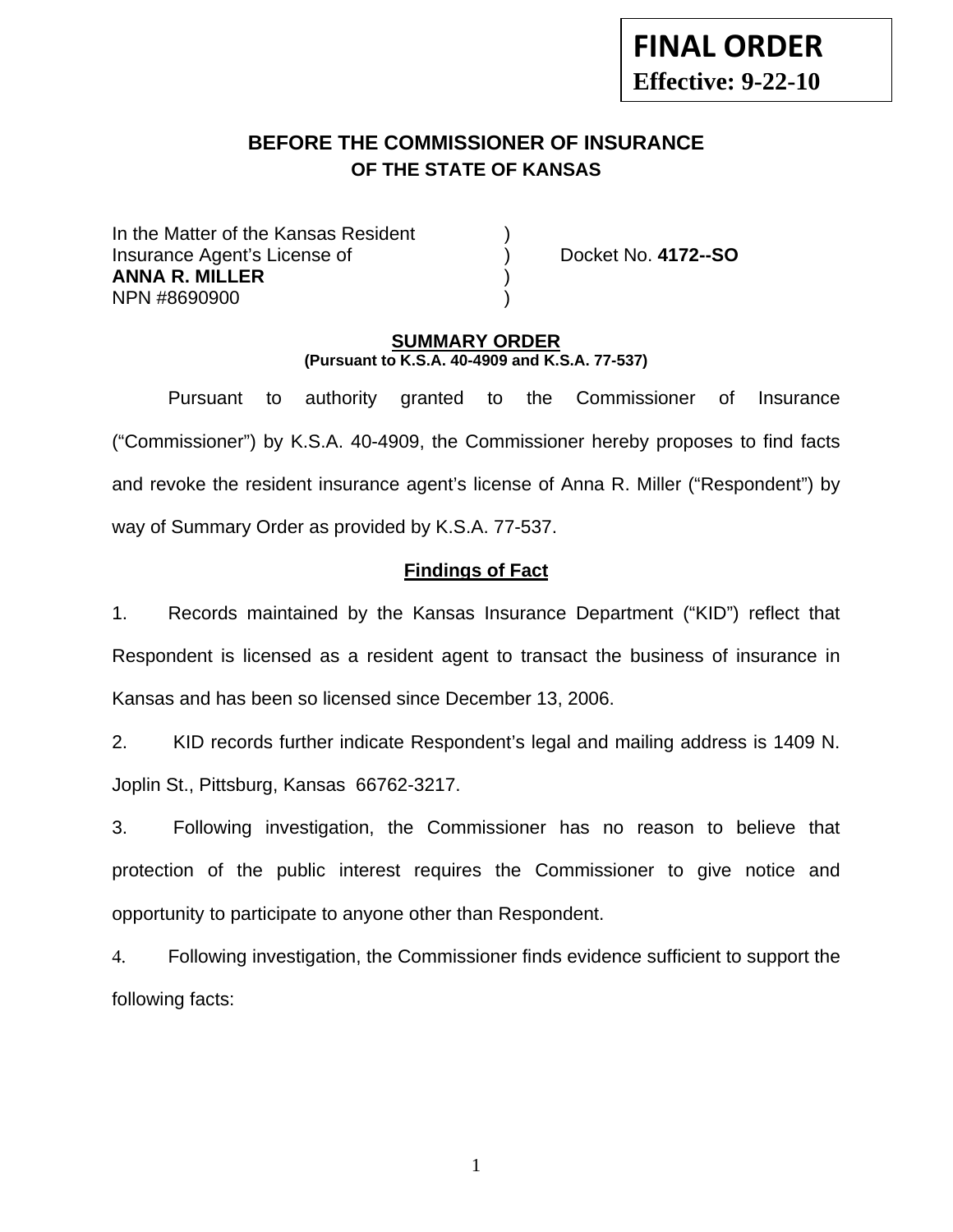5. On or about June 30, 2010, Kid received notice from Farmers' Insurance Group that Respondent's appointments with Farmers affiliated companies had been terminated for cause because of misappropriation of premium.

6. Information provided by the company further indicates that Respondent notified a Farmers district manager that the office was closed as of June 21, 2010, and that Respondent had borrowed premium funds to pay expenses.

7. According to the company, cash outstanding for June 7 through June 17, 2010, totaled \$6,537.49.

8. In a letter mailed to Respondent's address of record on August 3, 2010, counsel for KID informed Respondent of the foregoing information and invited Respondent to reply within 15 business days if she disputed it.

9. To date, Respondent has not replied.

### **Applicable Law**

10. K.S.A. 40-4909(a) provides, in relevant part:

"The commissioner may deny, suspend, revoke or refuse renewal of any license issued under this act if the commissioner finds that the applicant or license holder has. . . (4) Improperly withheld, misappropriated or converted any moneys or properties received in the course of doing insurance business. . . . (8) Used any fraudulent, coercive, or dishonest practice, or demonstrated any incompetence, untrustworthiness, or financial irresponsibility in the conduct of business in this state or elsewhere. . . ." K.S.A. 40-4909(a).

11. In addition, the Commissioner may revoke any license issued under the Insurance Agents Licensing Act if the Commissioner finds that the interests of the insurer or the insurable interests of the public are not properly served under such license. K.S.A. 40-4909(b).

2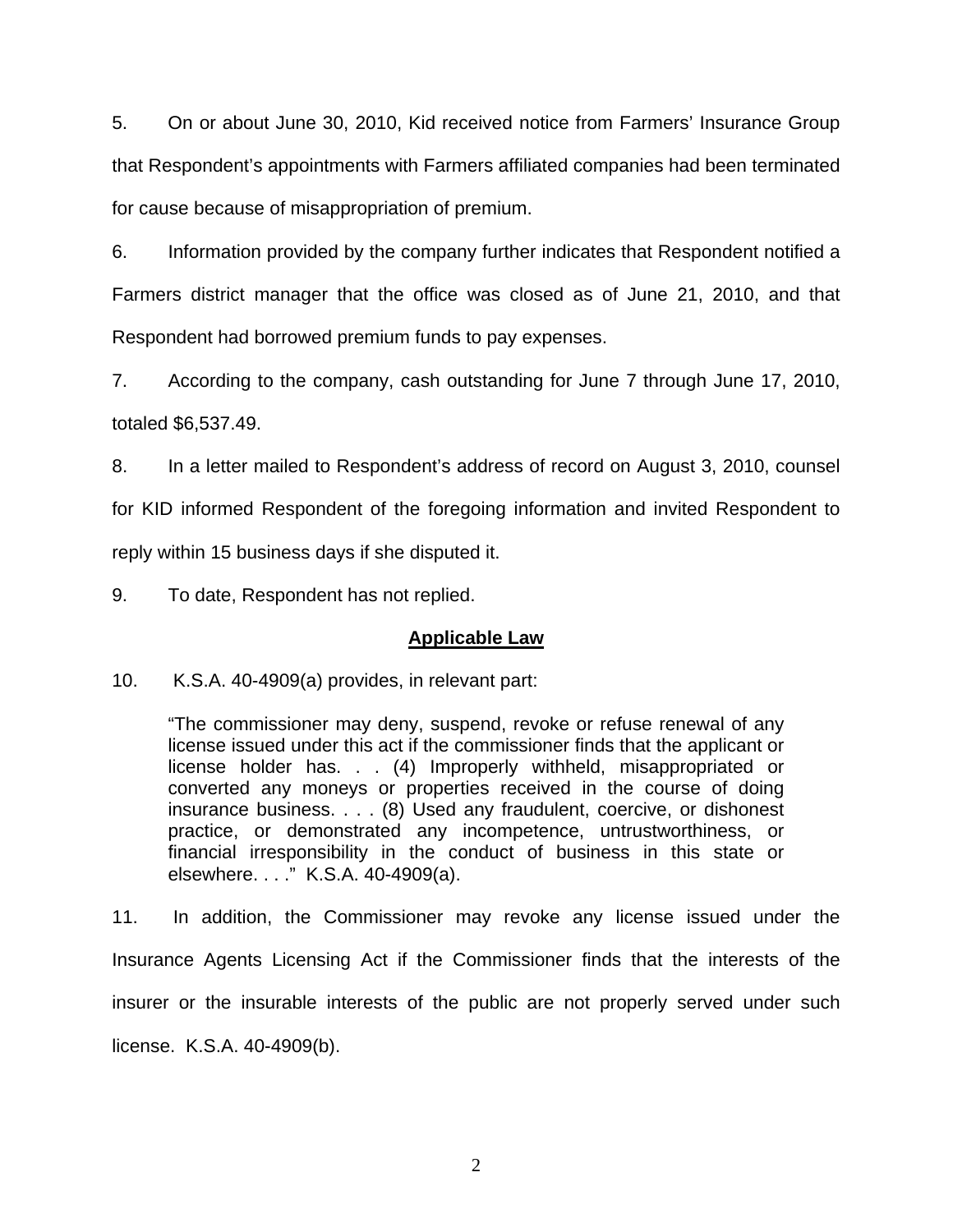#### **Conclusions of Law**

12. The Commissioner has jurisdiction over Respondent as well as the subject matter of this proceeding, and such proceeding is held in the public interest.

13. The Commissioner finds, based on the facts contained in paragraphs 6 and 7, that Respondent has improperly withheld, misappropriated, or converted money or property received in the course of doing insurance business.

14. The Commissioner also finds from the same facts that Respondent has used dishonest practices and demonstrated untrustworthiness or financial irresponsibility in the conduct of business.

15. Based on the foregoing findings, the Commissioner concludes that sufficient grounds exist for the revocation of Respondent's insurance agent's license pursuant to K.S.A. 2004 Supp. 40-4909(a).

16. The Commissioner further concludes Respondent's license may be revoked because such license is not properly serving the interests of the insurer and the insurable interests of the public.

17. Based on the facts and circumstances set forth herein, it appears that the use of summary proceedings in this matter is appropriate, in accordance with the provisions set forth in K.S.A. 77-537(a), in that the use of summary proceedings does not violate any provision of the law, the protection of the public interest does not require the KID to give notice and opportunity to participate to persons other than Respondent, and after investigation, KID believes in good faith that the allegations will be supported to the applicable standard of proof.

3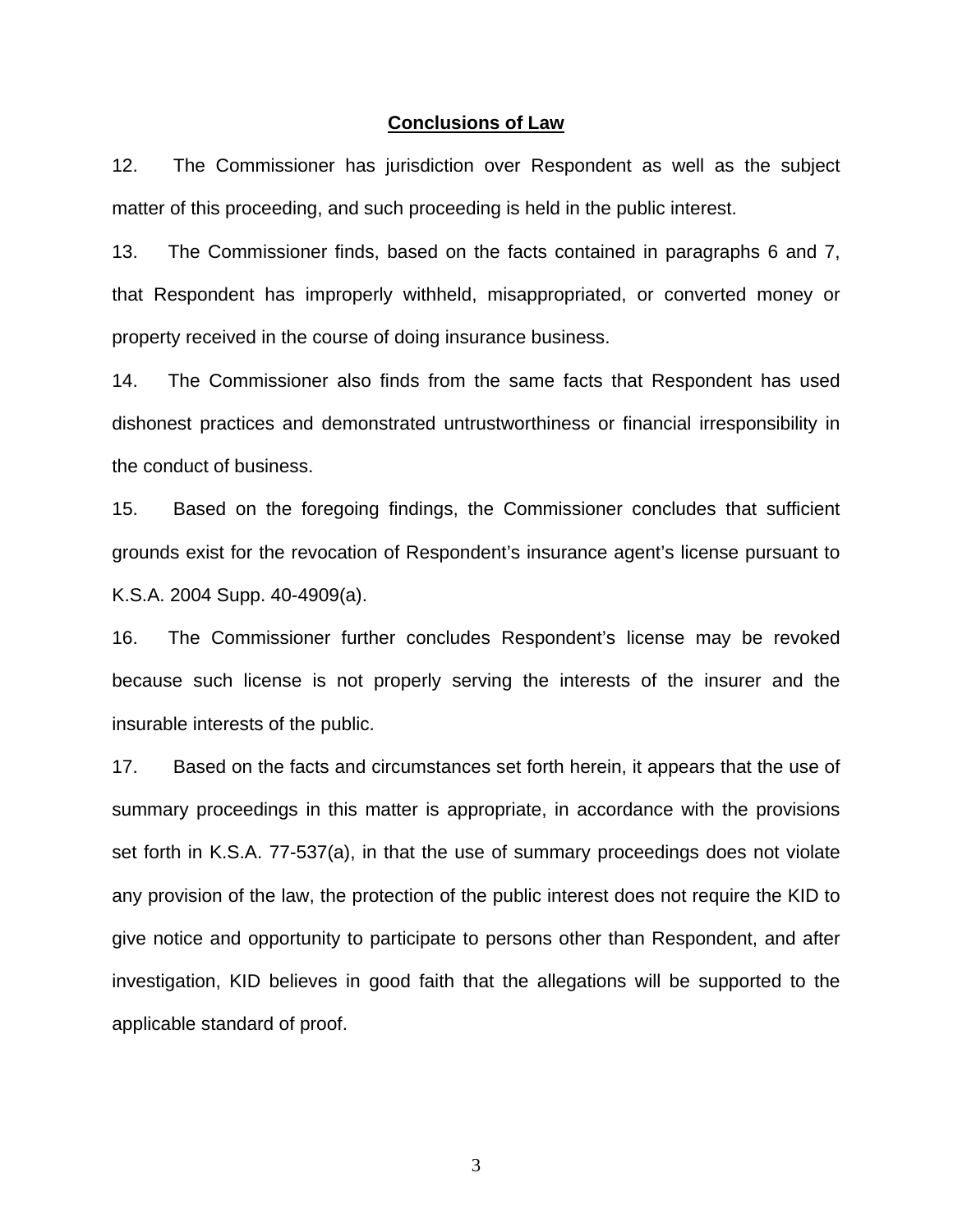**IT IS THEREFORE ORDERED BY THE COMMISSIONER OF INSURANCE THAT** the Kansas resident insurance agent's license of **ANNA R. MILLER** is hereby **REVOKED. It is further ordered,** that **ANNA R. MILLER** shall **CEASE and DESIST** from the sale, solicitation, or negotiation of insurance and/or receiving compensation deriving from the sale, solicitation, or negotiation of insurance conducted on and after the effective date of this order.

# **IT IS SO ORDERED THIS \_\_3rd\_\_ DAY OF SEPTEMBER 2010, IN THE CITY OF TOPEKA, COUNTY OF SHAWNEE, STATE OF KANSAS.**



 \_/s/ Sandy Praeger\_\_\_\_\_\_\_\_\_\_\_\_\_\_\_\_ Sandy Praeger Commissioner of Insurance

 \_/s/ John W. Campbell\_\_\_\_\_\_\_\_\_\_\_\_\_ John W. Campbell General Counsel

# **NOTICE OF RIGHTS TO HEARING AND REVIEW**

**Within fifteen (15) days of the date of service of this Summary Order,** 

**Respondent** may submit a written request for a hearing pursuant to K.S.A. 77-537 and

K.S.A. 77-542. Any request for a hearing should be addressed to the following:

 John W. Campbell, General Counsel Kansas Insurance Department 420 S.W. 9<sup>th</sup> Street Topeka, Kansas 66612